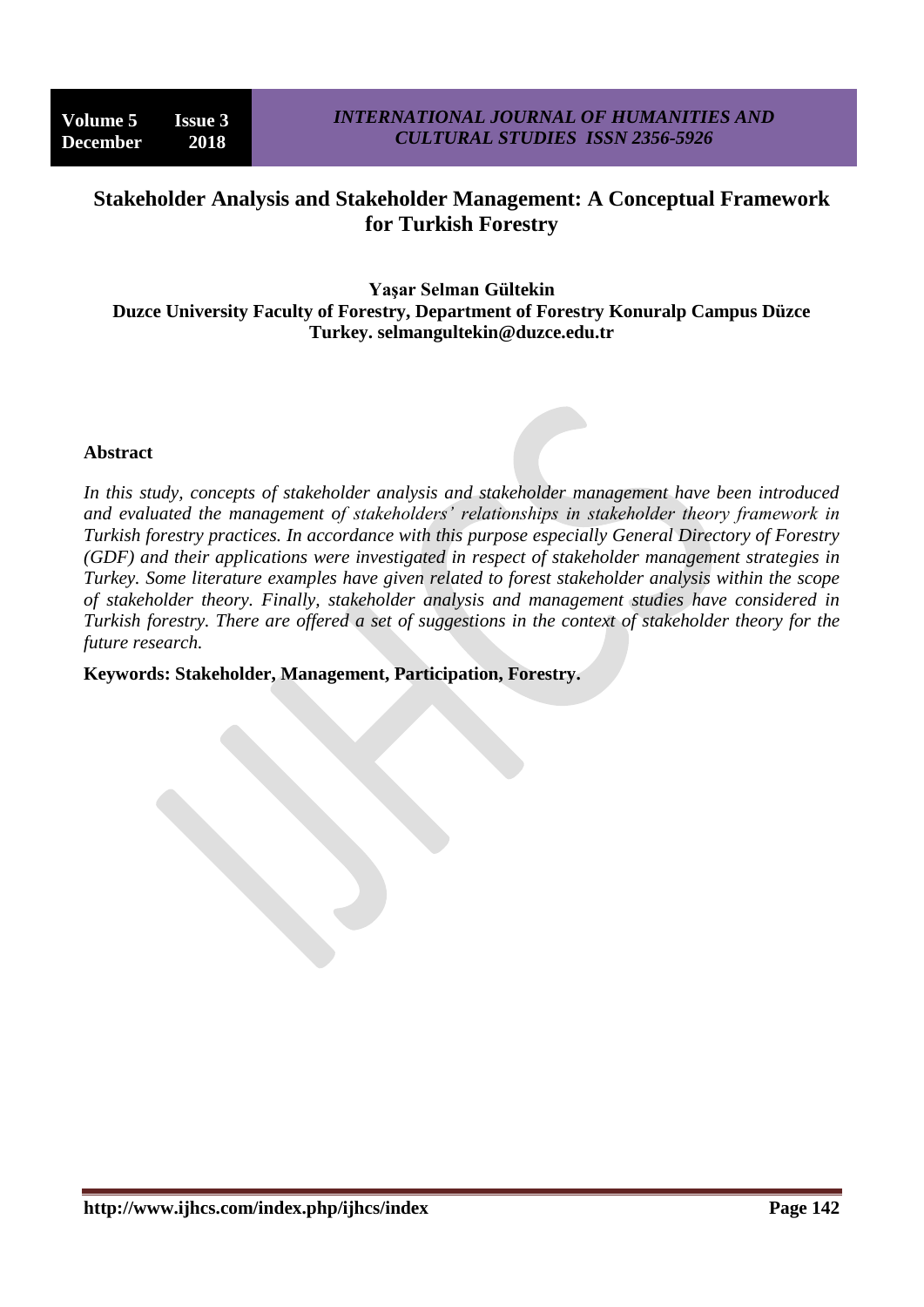## **1. Introduction**

Whether it is in private enterprises or in the public sector, the management approach is constantly evolving and changing. While these new management approaches may be adaptable to private firms in a very short period of time, these approaches can remain indifferent for a long time. It is possible to explain that these management approaches can be put into practice by private companies in a short time with more dynamic, clearer goals and objectives and narrower boundaries. However, due to bureaucracy, it is very difficult for the public to have such a dynamic structure as in private enterprises, to have clear goals and targets and to have the possibility of narrowing the borders.

In recent years, rapid change, especially as a result of intensified competition in business, has begun to increase the importance of stakeholder and stakeholder analysis concepts. In the future it is assumed that relationships with stakeholders can play a decisive role in sustaining their assets [1]. For this reason, it is necessary to define the characteristics of the stakeholders in order to understand the relationship of the stakeholders to the business [2]. "Stakeholder theory" which refers to the process of defining the stakeholders of the business, analyzing the relations with the stakeholders and developing appropriate strategies for managing the stakeholders [3].

In this studystakeholder concept, stakeholder analysis and stakeholder management conceptswere introduced, a conceptual research was carried out within the framework of stakeholder theory in the management of relations with stakeholders in forestry. For this purpose, a number of suggestions were made by giving examples from the literature in the context of the stakeholder theory related to the strategies used in the management of General Directorate of Forestry (OGM)'s stakeholders and stakeholders, especially in terms of OGM. Finally, the studies on stakeholders in forestry were evaluated and a number of suggestions were made for the studies that could be done within the framework of stakeholder theory.

## **2. Stakeholder Concept and Stakeholder Analysis**

The concept of stakeholder corresponds to benefit, benefit and expectation in Turkish. It can also be defined as "share or benefit from an enterprise". The share may be a simple little benefit, or it may extend to a different value indicating a legal right, such as ownership [4]. The concept of stakeholder is defined as an entity with the power to influence various rights and business on the enterprise in its most general form [3]. The stakeholder word was first used in the literature as "the person holding the money rose in a betting game" in 1708 [5]. Freeman, who then uses the stakeholder concept, defines this concept as "people or groups affected by the success of the business and / or affecting the success of the business" [6]. Reference [7] has described the stakeholder as "the person who is entitled to any legal requirement to operate". According to the Turkish Language Association (TDK), the concept of stakeholder is expressed as "shareholder"[8].

The term "stakeholder analysis" means, in general terms, any opinion, judgment or opinion held publicly (as a shareholder) about an organization; The belief in the organization and the credibility of the organization. In other words, stakeholder analysis can be expressed as the whole of the perception of the institution. How the corporate reputation is evaluated by the stakeholders is revealed by the data obtained from the stakeholder analysis results [1]. Stakeholder analysis refers to the sequence of tools that enable stakeholders to identify and identify stakeholders based on their behavior, their reciprocal relationships, and their comments on a particular topic or resource [5]. The stakeholders of afirmhave shown in Figure 1.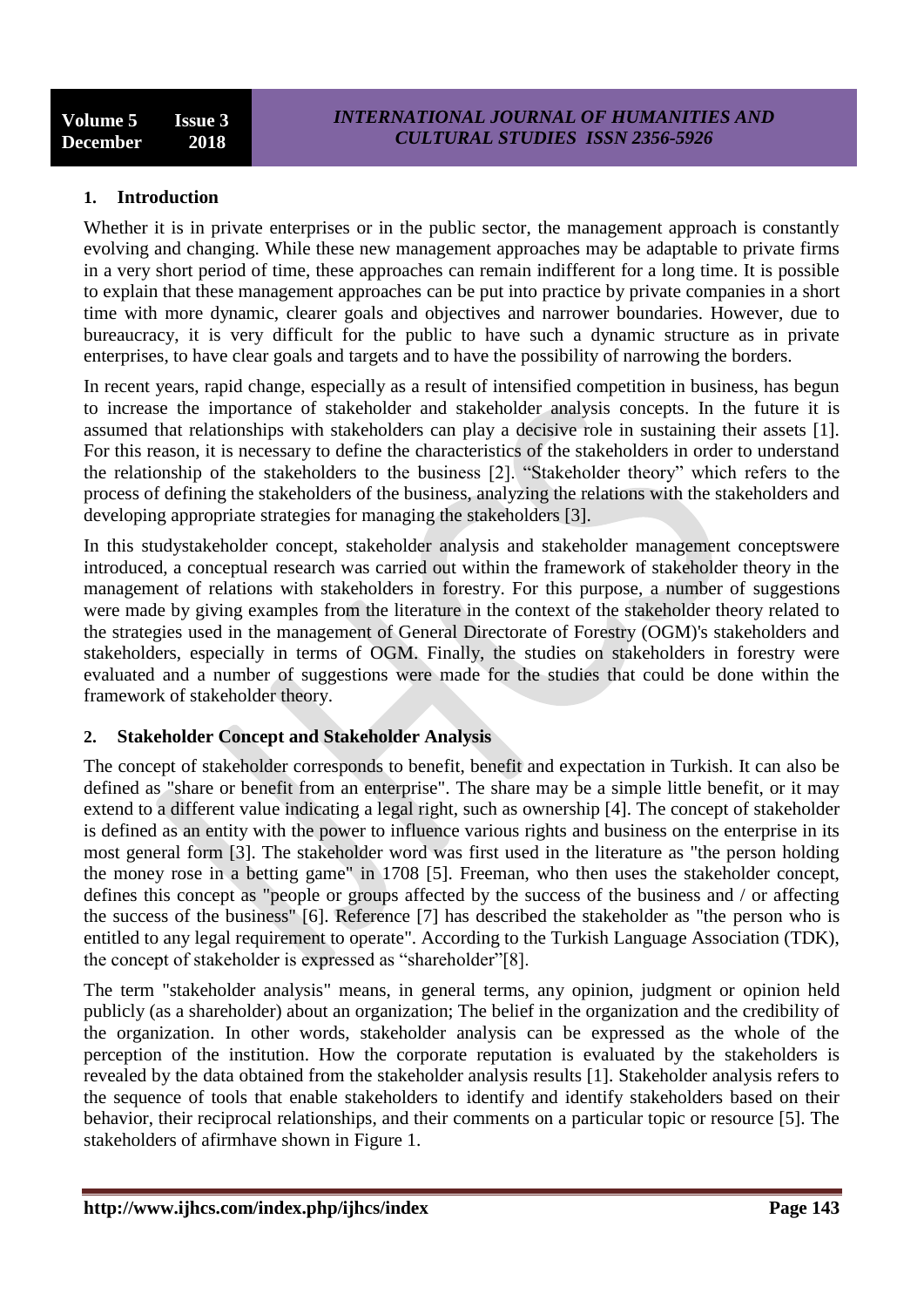

Figure 1. Stakeholder Model of Corporation [9]

#### **3. Stakeholder Management**

Stakeholder management is an ongoing process with the support of these stakeholders after identification of key stakeholders of the enterprise. The first stage of stakeholder management starts with stakeholder analysis. Stakeholder analysis identifies the most important stakeholders and attempts to understand these stakeholders. The next step after identifying the stakeholders is prioritizing them according to the strengths and the statements of the stakeholders and placing them in the power of interest table. The final step is to determine what motivates stakeholders and how stakeholders can be earned [10].

"Stakeholder management" is part of the analysis of relationships with stakeholders and is considered an important managerial activity. Identification of stakeholders, identification of similarities and differences among stakeholders, and analysis of the relationships established with stakeholders for the success of the organization [11] [3].

Stakeholder management emerges as a concept that requires communicating with stakeholders, negotiating and negotiating with them, and managing relationships. In addition, stakeholder management is a concept that involves directing stakeholders' attitudes and behaviors towards other stakeholders to the benefit of the business [12].

Stakeholder management requires the allocation of organizational resources, taking into account the impact of business activities on internal and external stakeholders. It is aimed at increasing the ability of the operator to realize the planned strategies. Stakeholder management, which has a complementary approach, envisages that the firm develops policies that are not just for a stakeholder, but for stakeholders who are trying to meet the expectations of all stakeholders [12].

Businesses and institutions are affected by the behavior of their stakeholders. The common-sense management of the business develops good relationships with its stakeholders using its environment. This form of management is often an important part of proper management. The basic assumption of this management model is that the main objective of the institutional idea is market success. Businesses should come from the environment where they are part of their stakeholders and focus on the need to be managed to get benefits, so that shareholders can be returned [6].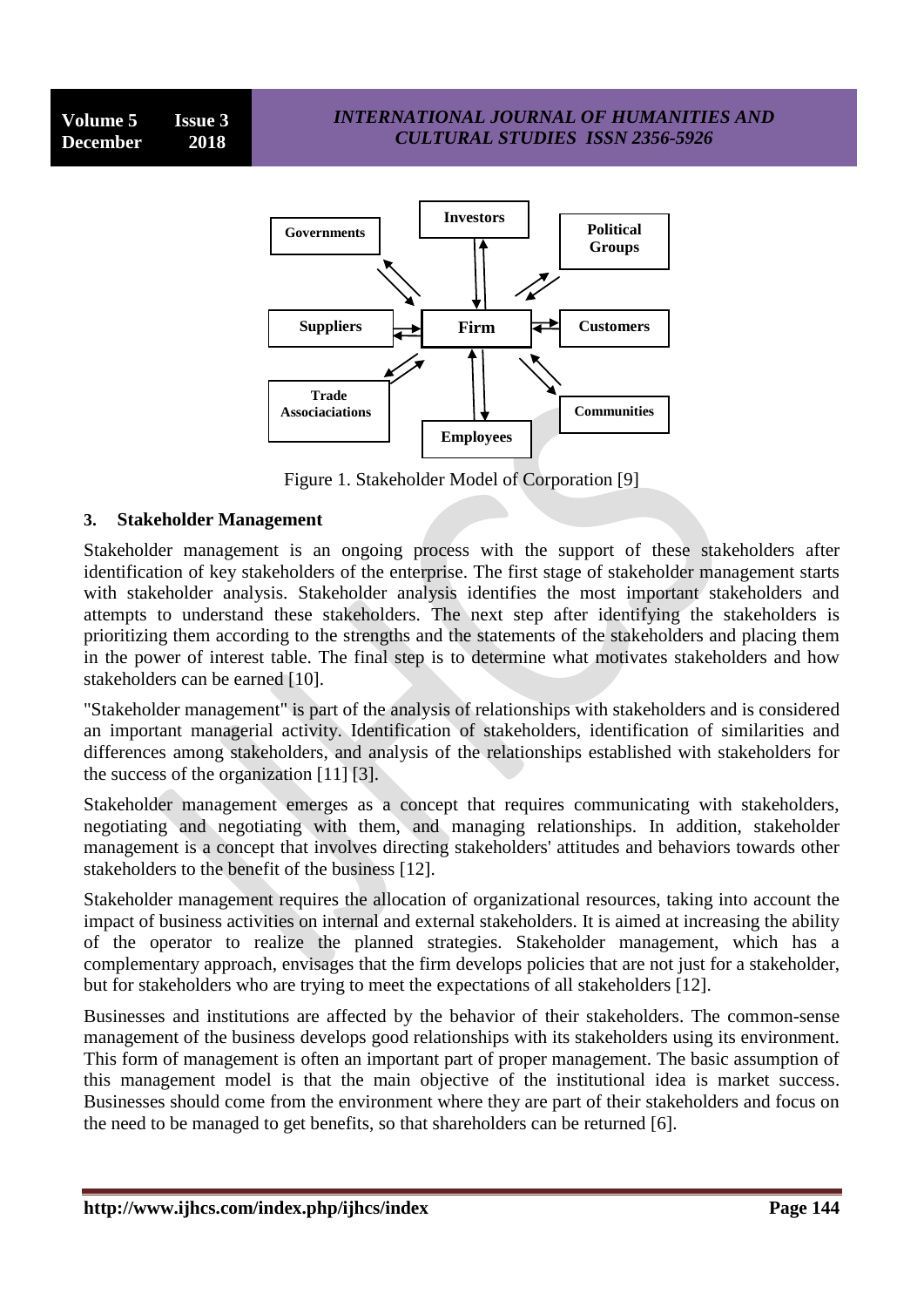#### **3.1. Stakeholder Management Process**

Identification of stakeholders, understanding stakeholders, stakeholder analysis and stakeholder management constitute the functions of an effective stakeholder management. The questions to be asked in order to obtain the necessary information within stakeholder management are as follows [13]:

- Who are our stakeholders?
- What are the shares of our stakeholders?
- What are the opportunities and threats offered by our stakeholders?
- What responsibilities (economic, legal, ethical, voluntary, etc.) should the company fulfill against its stakeholders?
- Which strategies and activities should be used so that we can best manage our stakeholder threats and opportunities?

The above questions need to be understood in order to effectively manage stakeholders who have a number of demands on the business[13]. Stakeholder management can help meet this need at a time when it is increasingly difficult to anticipate the external environment. Effective stakeholder management will ensure that business priorities and activities are aligned with stakeholder needs. In this way, the business and the environment will have a healthy climate and the business will be successful [14].

#### **3.2. Identification of stakeholders and their characteristics**

In order to understand the relationship of stakeholders to the business, it is necessary to define who the stakeholders are and what their characteristics are. Today, businesses have realized that more attention should be paid to the relationships with the stakeholders in which they are involved so that they can continue their lives. It has become necessary for businesses to be cautious about all stakeholders, stakeholders, employees, suppliers, customers, financial institutions, local communities, environmental groups, the state and other stakeholders. If the expectations of the stakeholders mentioned are not met, the continuity of relations with an enterprise will be jeopardized. For this reason, businesses need to focus more on their stakeholders and on the relationships they engage with [15].

In studies on stakeholders, it is often stated that the characteristics that stakeholders possess are strength, legality and importance (necessity). Power is a concept of whether or not groups of stakeholders have the power to influence the business. Legality refers to whether stakeholders have legal or ethical rights over the business. The concept of necessity implies a degree of special interest from the stakeholders. Stakeholders generally expect different levels and types of interest based on strength, legality and necessity. The level of these characteristics that stakeholders have may vary from time to time[3].

Stakeholders have at least one of the following characteristics [2]: the power to affect the business, the ability to benefit from legal relationships, and the priority or importance of their needs. With a large number of stakeholder groups interested in the business, managers are paying particular attention to their stakeholders according to the group they are involved in, and the interest they show to them is increasing as the stakeholders have more features [16].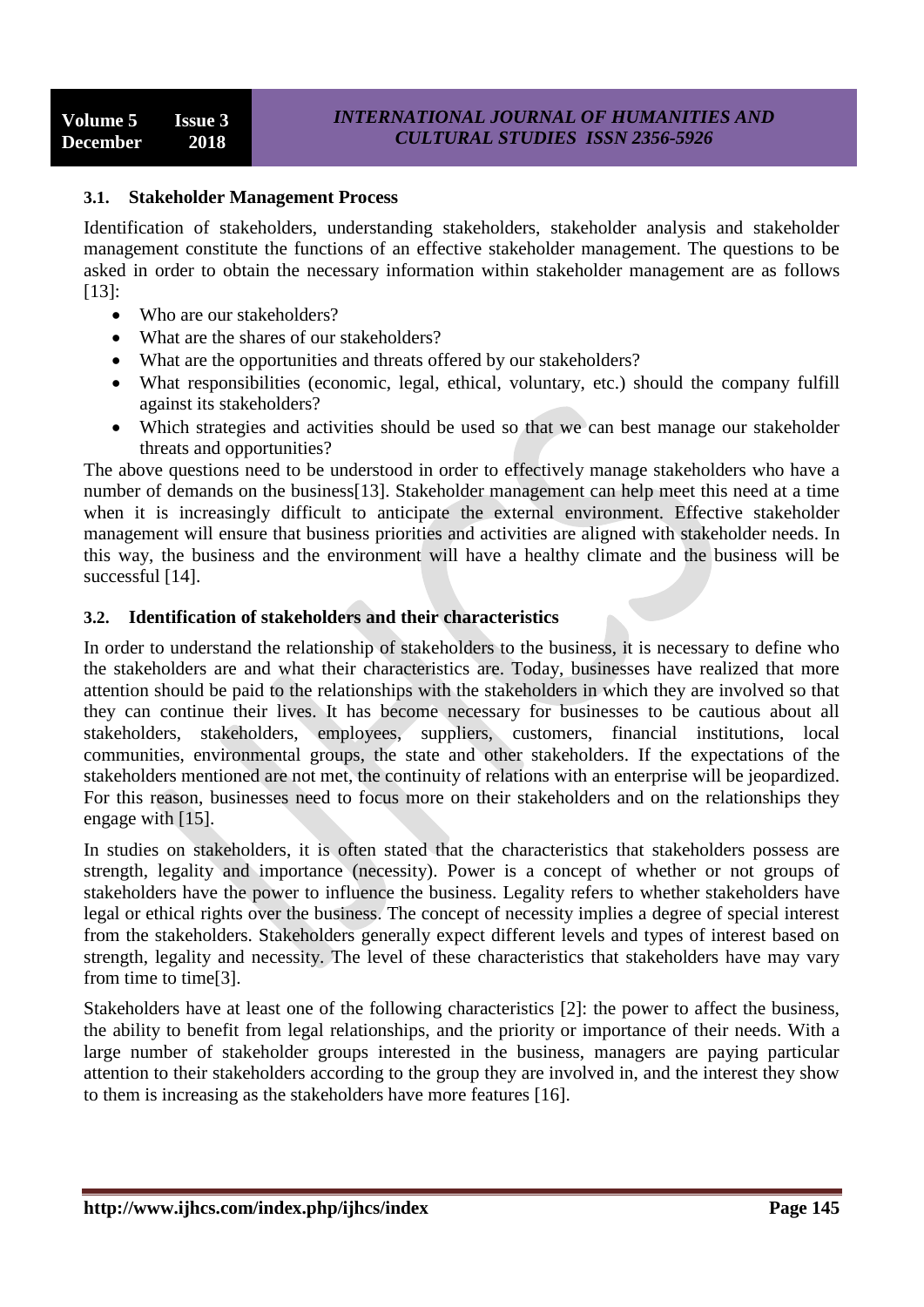## **3.3. Classification of Stakeholders**

Stakeholders are divided into two groups, the most general ones and the internal and external stakeholders. Internal stakeholders are those from within the business and closely related to management. Among the most important of the internal stakeholders are; Business owners, partners and employees. Internal stakeholders are directly affected by the operations of the operator. Since internal stakeholders are part of the system, they are usually within management's interest and are not overlooked too much. External stakeholders, on the other hand, were considered to be external environmental factors, but later became the main focus of management of these groups and of those considered as interest groups. Customers, suppliers, trade unions, local governments, competitors, government, environmental organizations can be considered as key external stakeholders [17][3].

By Reference [2]stakeholders are classified differently according to their characteristics and the anticipation they are expecting. Stakeholders are divided into 3 main groups in this classification made according to the precaution given to the stakeholders. In the first group, "Interested Stakeholders (hidden stakeholders)" and "Ineffective Stakeholders", "Optional Stakeholders", "Demanding Stakeholders" are listed under this group. In the second group, "Stakeholders with Presence" are included and there are 3 sub-stakeholder groups under the group "Dominant Stakeholders", "Dangerous Stakeholders" and "Dependent Stakeholders". Finally, in the last group, "Significant Stakeholders" take place. The classification of the stakeholders in terms of their strength, legality and importance are shown in Figure 2.



Figure 2. Classification of stakeholders [2]

Stakeholders in the group of stakeholders (hidden stakeholders) who are interested in low level are often not noticed or taken care of by managers. For this reason, the stakeholders in this stakeholder group are usually not overemphasized. Ineffective stakeholders under this group are ignored because their wishes are not legal, even though they have the power to obtain their requests. There is very little or no association with the business. Stakeholders on request are legally entitled to a number of rights, but have no power. For this reason, there is no importance by business managers. Demanding stakeholders are not sufficient to fulfill these demands, even if they are important because they have both legal rights and power [2], [4], [18].

Expectative stakeholders are more advantageous than prioritized stakeholders because they have two of the stakeholder characteristics and have a more active stance because of the increased number of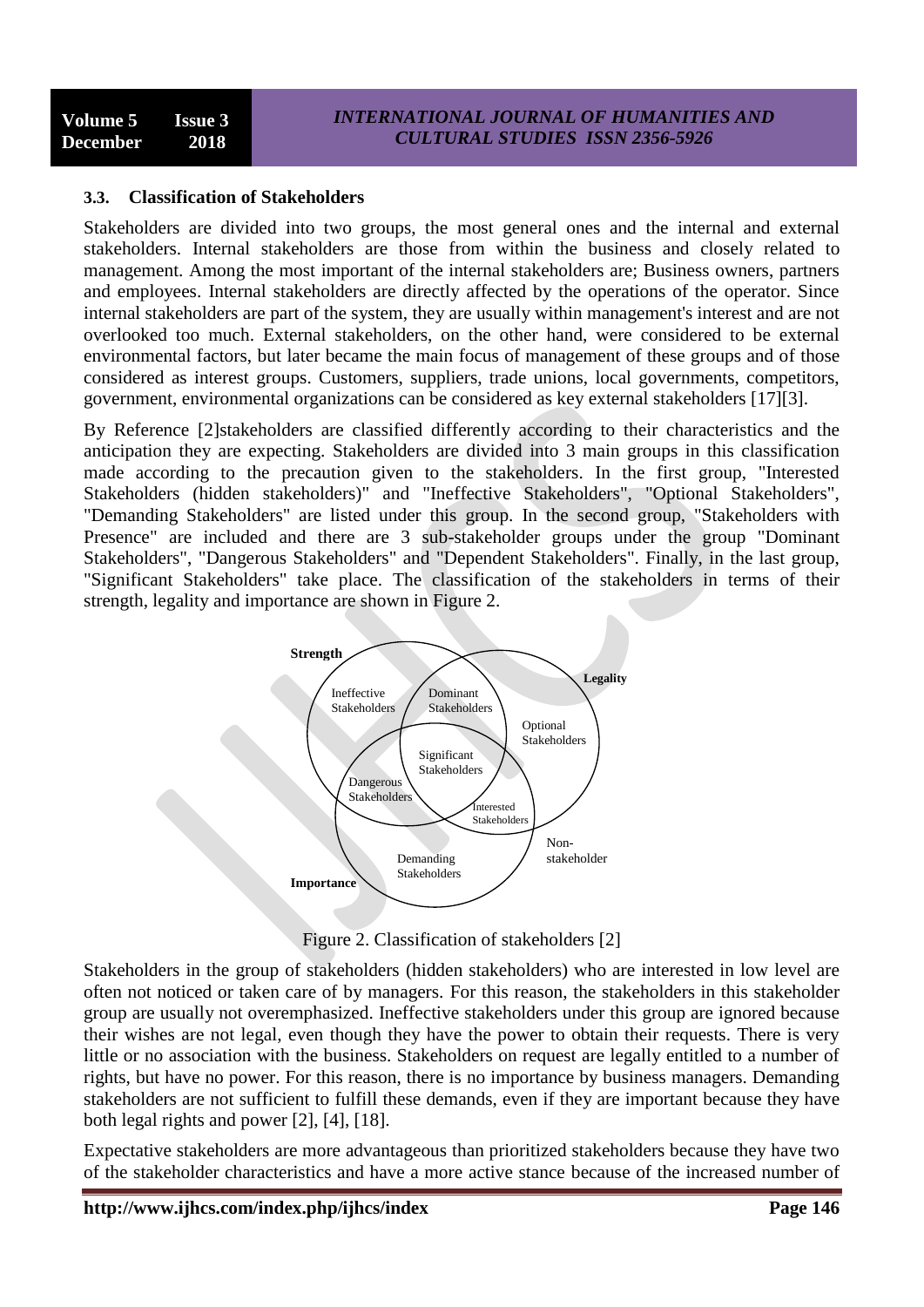qualifications. Dominant stakeholders, one of the sub-stakeholders of this group, need to be constantly in management's interest because they have the power to influence operations to fulfill their legal rights and demands. They must never be neglected. The most important dominant stakeholders are shareholders and will receive. It is accepted by many researchers as the main stakeholders of dominant stakeholder businesses. Dangerous stakeholders from another substakeholder group may often choose to use illegal methods to fulfill their wishes, as their claims have the same significance and strength characteristics, although they are not legal. They are considered dangerous stakeholders because they use force and violence as a force of sanction. Typically, strikes, terrorist acts and various sabotages are examples of the behavior of these stakeholders. This group is the last dependent stakeholder in the bottom stakeholder group. These stakeholders' demands are not legal and important, but they do not have sanction power. It is difficult for business managers and other stakeholders to implement their demands without support. Governments and media are the most important power sources for dependent stakeholders [2], [4], [18].

The significant stakeholders in the last group have the same stakes in all three of the stakeholder characteristics. For this reason, according to the stakeholders who are secret stakeholders and those who are anticipating, they are at the top of the priority in terms of business. It is possible to say that they have a more active stance because of the increased number of qualifications they have. The stakeholders that are priorities in terms of meeting their expectations are accepted as real stakeholders in terms of business management. Since the actual stakeholders have all three specified characteristics, they are working hard to satisfy their expectations of managerial managers as soon as possible [2], [4], [18].

## **3.4. Determination of Stakeholder Expectations**

After classifying stakeholders, it is important to determine which of the stakeholder groups or which are more important for the business, and the priority in which the expectations according to the order of importance will win. There are two main methods that can be used to satisfy stakeholders ranked according to their importance, based on their ability to influence the facilitation activities. The first method is to support the stakeholder group in financial terms. For this method, for example, it is possible for an operator to make a good financial contribution to a customer, to give a considerable profit share to its shareholders, to offer wage increases to its employees, to pay timely and real value to the taxpayers, to invest in financial institutions, to help various social institutions can be counted [4].

It is generally accepted that the most important stakeholder group is formed by the customers. Customers, who are at the focal point of business activities, have the characteristic of being a demanding group in the buyer status of the goods and services produced by the business [4]. In recent years, with the development of social responsibility awareness in customers, expectations have begun to act more ethically than businesses. "Green Marketing" emerged as an understanding that businesses need to be able to realize their business objectives while at the same time showing the necessary skills in using limited resources to meet their needs. Along with these developments, the demand for products that have atmospheric and environmentally friendly, recyclable, renewable, non-phosphate properties among the society has begun to increase [19]. Along with the development of green marketing and social responsibility concepts, more conscious customers use their preferences for businesses that attach importance to ethical values [4].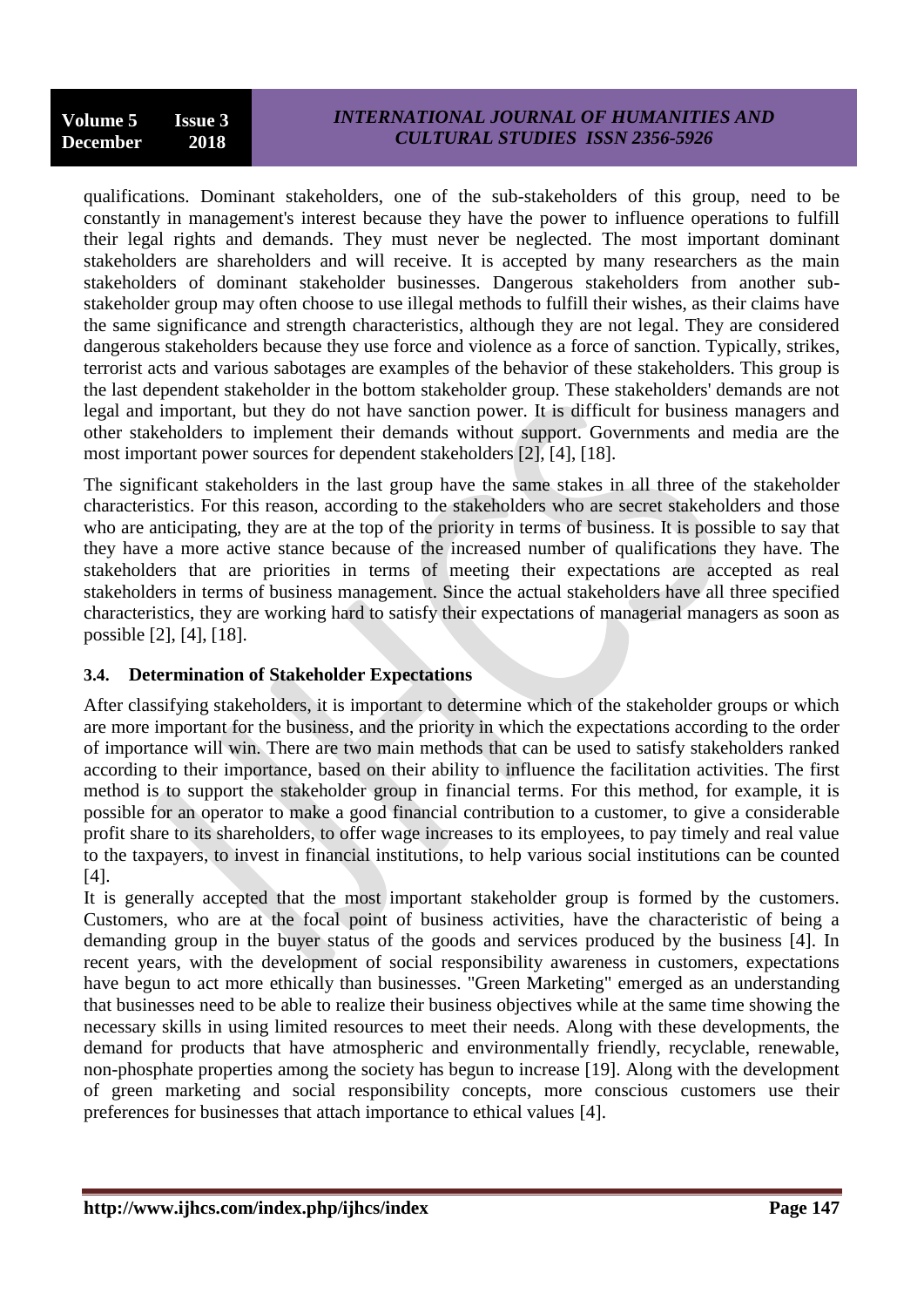## **3.5. Strategies Used in Stakeholder Management**

Strategies used to manage relationships with stakeholders; Are defined as "reactive", "advocating", "negotiating" and "proactive". Within these strategies, consensual and proactive strategies, positive, defensive and reactive strategies are perceived as negative. Although such a classification would be useful, other researchers who took action to clarify this situation categorized stakeholders on the basis that stakeholders posed potential threats or co-operation to the organization, and stipulated various strategies to manage those stakeholders, as there was no guidance on which strategy would be applied in which situation [6],[19], [20].

The strategies and stakeholder types that can be summarized can be summarized as follows [6],[20]: **-Participation Strategy (Stakeholder Type 1: Stakeholder Stakeholder):** This strategy is based on the implementation of the participation strategy, as there are stakeholders with the potential for high cooperation and low threats. By following a strategy that focuses on the supporting aspects of the stakeholders, it is ensured that the organization is well managed. The participation strategy aims to involve stakeholders in business activities where they can provide the highest level of support. The most appropriate stakeholders that may be involved in this strategy are the board of directors, managers, employees, suppliers, service providers and non-governmental organizations (NGOs). For example, managers can pursue a strategy that maximizes collaboration potential by enabling stakeholders to participate in decision-making. Similarly, it is possible to obtain favorable results by taking support from suppliers in the production process.

**- Monitoring Strategy (Stakeholder Type 2: Marginal Stakeholder):**It can be said that this strategy is suitable for stakeholders with low threat and low cooperation potential. According to this strategy, it is possible to protect the relations with the stakeholders as well as to reduce the expenditures of resources by considering that the interests of stakeholders are narrow and specific. Changes in stakeholder situations can also be monitored in the monitoring strategy. It can be said that shareholders and consumer groups are in this stakeholder group. In cases where the community is sensitive, such as environmental pollution and food safety, one or more of these stakeholders may act and create threats. Administrators should not ignore and support their interests in this stakeholder group when making decisions. Because of the fact that the stakeholder groups are involved in the given decisions, the lack of support may lead to negative consequences.

**- Defense Strategy (Stakeholder Type 3: Non-Supporter Stakeholder):**A strategy suitable for stakeholders with low co-operation and high threat potential. Defense strategy is the most problematic and dangerous stakeholder in terms of organization and managers, and is a preferred strategy in managing stakeholders who are not supporters and who are not cooperating with the enterprise. Advocacy-driven enterprises seek to reduce their dependence on stakeholders by seeking ways to change their stakeholder engagement. This strategy can be illustrated by competing businesses, trade unions, governments and the media as examples of the most appropriate stakeholder groups. It is the best strategy that businesses can take against these stakeholders. However, it is imperative that this strategy, which is necessary in the initial stages, be developed at a later stage.

**- Cooperation Strategy (Stakeholder Type 4: Both Good and Bad Stakeholder):** A suitable strategy for stakeholders with a high potential for co-operation and high threats. This strategy requires joint action with stakeholders through co-operation. Through this strategy, the company is going to cooperate with stakeholders in order to have positive effects on one side while minimizing the threats on the other side. Examples of suitable stakeholder type for this strategy include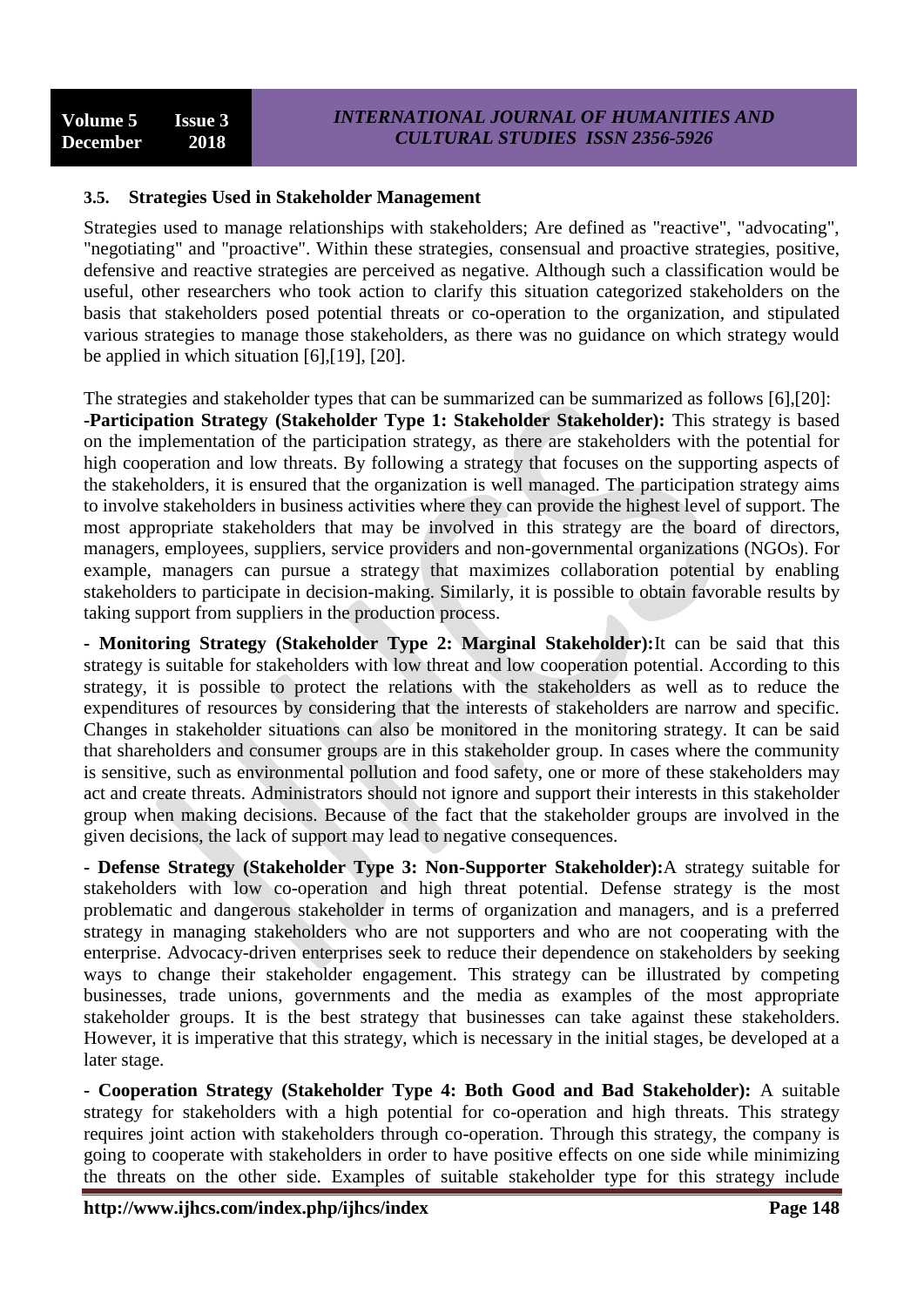employees, customers and complementary goods and services organizations where the supply of labor is low. In this type of stakeholder it is possible to see both of the supporting and nonsupporting stakeholder characteristics. In this strategy, exemplary collaborations such as joint venture, merger emerged in the framework of appropriate cooperation.

These strategies, which can be followed by the business or institution, will guide managers to manage their relationship with their stakeholders. It should be noted that these strategies do not imply that a stakeholder is more important than the others. What matters is whether the stakeholder has the potential to create cooperation or threats for the enterprise.

The term "high co-operation" used when describing the strategies is valid for stakeholders with business-supporting activities and resources that the business needs. Stakeholders with high cooperation participate at a high level in the decisions taken by the entity and participatory management techniques are applied to these stakeholders. Stakeholders with high collaboration potential are in constant communication with the business and take sides with the business to achieve their goals. The stakeholders pointed out in the phrase "low cooperation" are stakeholders who are not involved in business-supporting activities, are far from being involved in many business-related matters, and have low levels of commitment to business. These stakeholders do not participate in business activities.

The expression "high threat" in the description of the strategies means that the stakeholder has the power to influence the operation directly and negatively. Operators have a high level of dependence on these stakeholders. On the other hand, the expression "low threat" means that the stakeholder has the power to influence indirectly [19], [20].

It is stated that collaborative, participatory, defensive or monitoring strategies can be applied in the researches, taking into consideration the potential of the stakeholders to create threat or cooperation. When these studies are examined, it is stated that the cooperation strategy with the aim of cooperating with the stakeholders with the potential of high cooperation and high threat can be followed in order to obtain positive results and to eliminate the threatening elements. Participatory strategy is well suited to manage relationships with stakeholders with a high level of collaboration and low threat potential. Accordingly, the supportive aspect of the stakeholder is taken into account and efforts are made to include as much of this stakeholder as possible in the business activities. For stakeholders with low potential for collaboration and high threats, a defensive strategy is recommended. It is tried to develop relations with stakeholders who are not cooperating with the business and who are not involved in supporting activities. In the monitoring strategy, the stakeholder has the potential to create low threats and cooperation. While maintaining relationships, all changes in stakeholder situations are monitored and acted according to changes [6], [20].

## **3.6. Conflict Management Models**

Conflict management is a series of actions and counter-actions by parties to a conflict or by a third party in order to direct antagonism to a specific end result. The result obtained at the end of the steps taken here may or may not be the end of the conflict. The result can be positive, peaceful and reconciliatory, as well as superiority to the other side [21].

The concepts of managing conflict and resolving conflict do not mean the same. Conflict resolution involves the management of the conflict management concept, the ending of the conflict, or continuing at certain levels for the organization's interests, while promoting the goal of ending the conflict between the parties [22].The conflict management process is shown in Figure 2.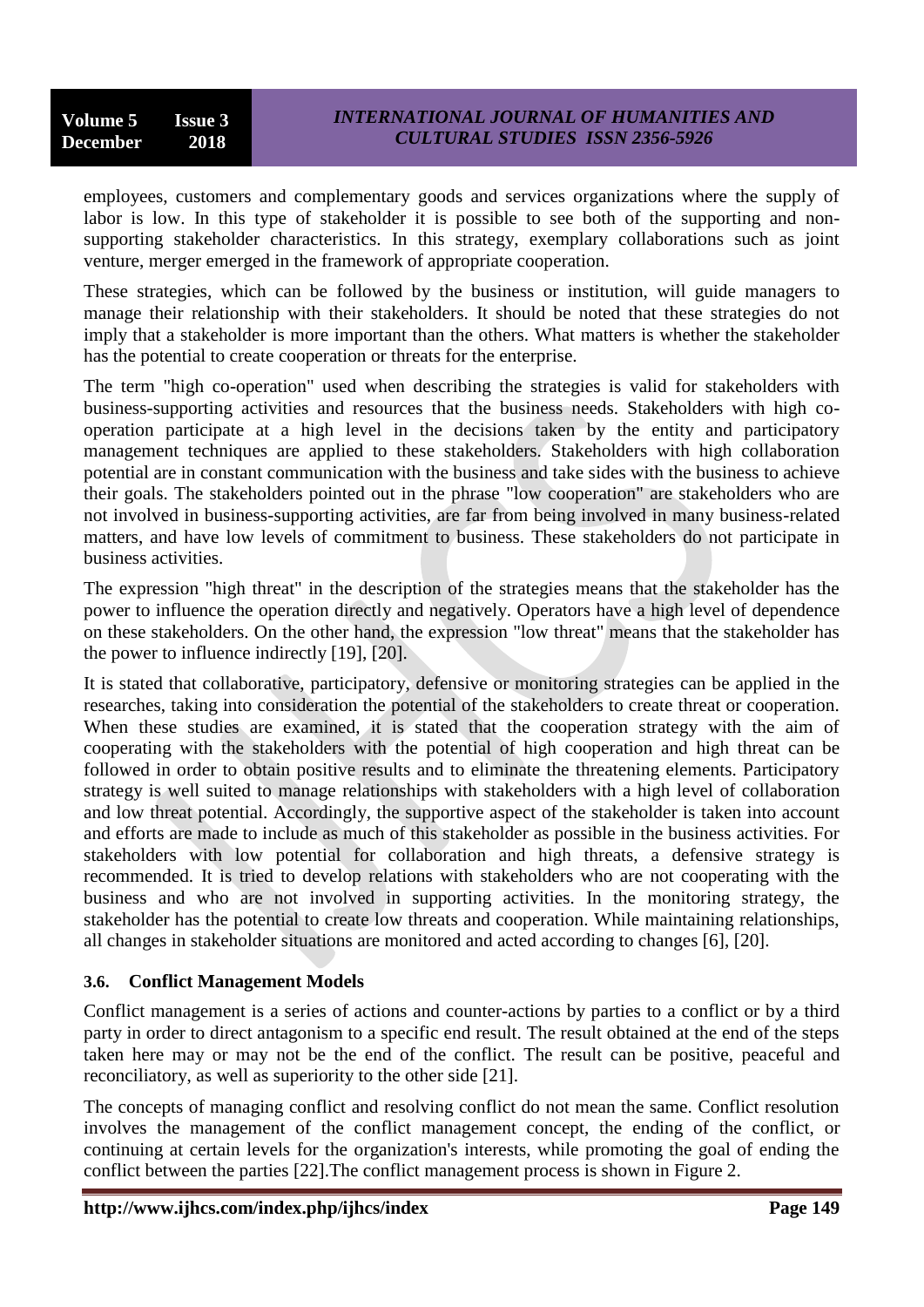## *INTERNATIONAL JOURNAL OF HUMANITIES AND CULTURAL STUDIES ISSN 2356-5926*

When studies on conflict management are examined [23], three basic models developed by [24], [25] and anticipatory strategies emerged. According to these models, conflict-based models are classified under the heading of models which bring permanent solutions to conflicts with the models that bring temporary solutions (Table 1) [26].



Figure 3. Conflict management process [25]

|  | Table 1. Classification of conflict management models [26] |  |  |  |
|--|------------------------------------------------------------|--|--|--|
|  |                                                            |  |  |  |

| <b>Competition</b>     | <b>Models bringing</b>     | Models bringing permanent solutions to          |
|------------------------|----------------------------|-------------------------------------------------|
| <b>Based Models</b>    | temporary solutions to     | conflicts                                       |
|                        | conflict                   |                                                 |
| $\checkmark$ Win-win   | $\checkmark$ Avoiding      | $\checkmark$ Problem solving                    |
| $\checkmark$ Win-lose  | $\checkmark$ Dominating    | $\checkmark$ Comprehensive Goals Identification |
| $\checkmark$ Lose-lose | $\checkmark$ Smooting over | $\checkmark$ Increasing Resources               |
|                        | $\checkmark$ Compromising  | $\checkmark$ Change in Structural Variables     |
|                        | $\checkmark$ Diversion     | $\checkmark$ Behavior Change                    |
|                        | $\checkmark$ Casting lots  | $\checkmark$ Organizational Mirror              |
|                        |                            | $\checkmark$ Role Analysis                      |

Conflict resolution models were first studied systematically and analytically by [23][27]. Accordingly, the conflict resolution model needs to be considered in terms of the active or passive nature of the effort shown in the solution of the conflict and the solution model used is high or low in risk (Figure 4).

| Active | Conflict is inevitable<br><b>No Deal Possibilities</b> | Conflict is Avoidable<br><b>No Deal Possibilities</b> | Conflict is inevitable<br>There is a possibility<br>of a deal | High risk |
|--------|--------------------------------------------------------|-------------------------------------------------------|---------------------------------------------------------------|-----------|
|        | Win-Lose<br>(Power struggle)                           | Retreat                                               | Problem<br>solving                                            |           |
| Pasive | <b>Third Party</b><br>Referee                          | Abstraction                                           | Find a middle ground<br>(Bargain or<br>compromise)            | ow risk   |
|        | Casting lots<br>(Fatalism)                             | Avoiding                                              | Smooting over                                                 |           |
|        |                                                        | Figure 4. Conflict management models [23]             |                                                               |           |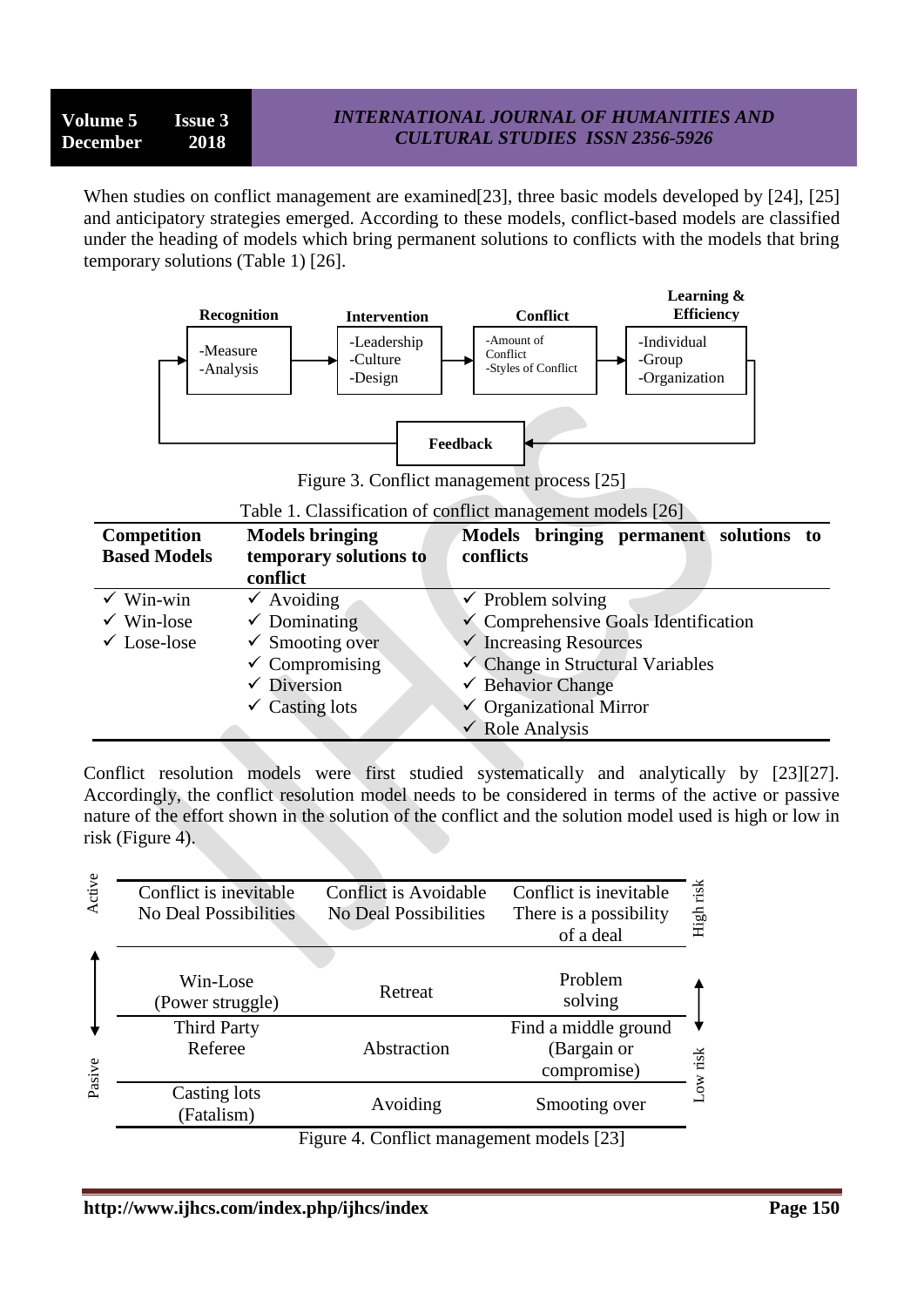## *INTERNATIONAL JOURNAL OF HUMANITIES AND CULTURAL STUDIES ISSN 2356-5926*

According to the conflict management model put forward by Kilmann and Thomas [24], it is emphasized that compromise, cooperation, avoidance and concessions can be achieved at the center of the strategies. It is also reported that it is an assertive strategy to avoid, compete and cooperate to avoid and compromise according to the assertiveness of the parties[28].

In the conflict management model advocated by Rahim [25], it is seen that the parties follow strategies according to the information directed to them or the other party. According to this, strategies of integration, concession, domination and avoidance are used and it is emphasized that reconciliation can be achieved at the center of these strategies.

There are situations where it is appropriate and inappropriate to use conflict management strategies. These strategies are summarized in Table 2 [29].

Table 2. Situations Where Conflict Management Strategies are Affordable and Inappropriate [29]

| $\mathbf{ii}$ | <b>Situaitons where appropriate</b>                                                                                                                                                                                                                                                                                                                                      | <b>Situaitons where inappropriate</b>                                                                                                                                                                                       |
|---------------|--------------------------------------------------------------------------------------------------------------------------------------------------------------------------------------------------------------------------------------------------------------------------------------------------------------------------------------------------------------------------|-----------------------------------------------------------------------------------------------------------------------------------------------------------------------------------------------------------------------------|
| Integrating   | Issues are complex.<br>1.<br>Synthesis of ideas is necessary to get better<br>2.<br>solutions.<br>3.<br>Opponent's contribution is necessary for<br>successful solutions.<br>Allow time for problem solving.<br>4.<br>5.<br>One party can not solve the problem alone.<br>There is a need for resources that different<br>6.<br>parties have in solving common problems. | 1. The task or problem is simple.<br>2. It must be decided immediately.<br>3. The other parties are irrelevant<br>about the outcome.<br>4. Other parties do not have problem<br>solving skills.                             |
| Obliging      | 1. You must believe that you may be wrong.<br>2. The issue is more important for the other party.<br>3. You are willing to give up something else in the<br>future for something you will get from the other<br>side.<br>4. You are doing a job in a weak position.<br>5. The continuity of the relationship is important.                                               | 1. The matter is important to you.<br>2. You believe that you are right.<br>3. The other party is wrong or does not<br>act ethically.                                                                                       |
| Dominating    | 1. The issue is insignificant / worthless.<br>2. Quick decision must be made.<br>It is necessary to cope<br>with<br>ambitious<br>3.<br>subordinates.<br>4. An unpleasant decision by the other party can be<br>costly to you.<br>5. Underwriters do not have the ability to make<br>technical decisions.                                                                 | 1. The issue is complex.<br>2. The matter is not important to you.<br>3. Equal forces on both sides.<br>4. The decision must not be made<br>quickly.<br>subordinates<br>5 <sub>1</sub><br>The<br>have<br>high<br>authority. |
| Avoiding      | 1. The issue is insignificant / worthless.<br>2. While the potential dysfunction is not affected, the<br>advantages of the solution over the other side are<br>more significant.<br>3. Waiting time is required.                                                                                                                                                         | 1. The matter is important to you.<br>Decision-making<br>2.<br>is<br>your<br>responsibility.<br>3. The parties are unwilling to comply,<br>the matter should be resolved.<br>4. Prompt attention is required.               |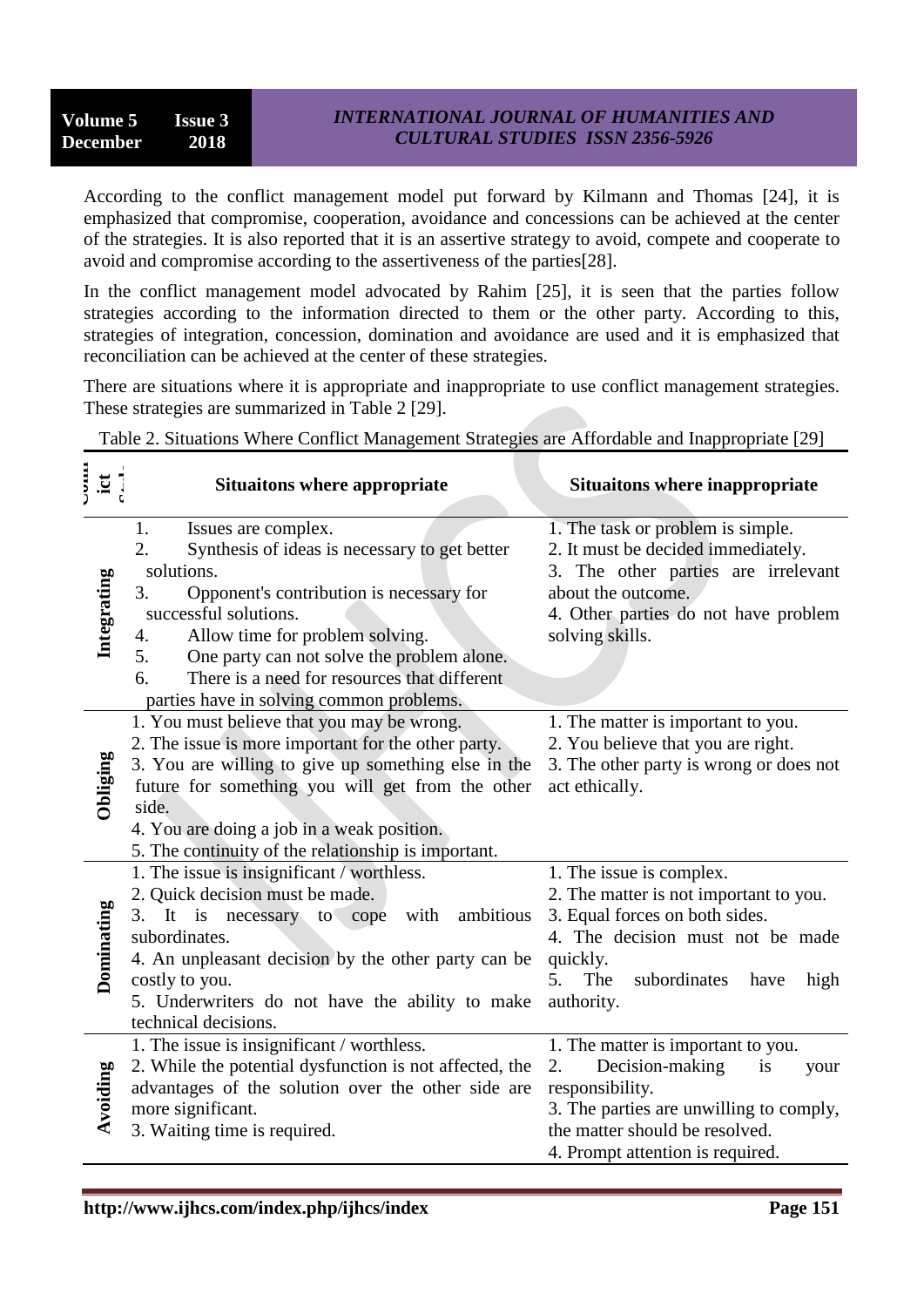| Volume 5 Issue 3<br>December 2018 | <b>INTERNATIONAL JOURNAL OF HUMANITIES AND</b><br><b>CULTURAL STUDIES ISSN 2356-5926</b> |
|-----------------------------------|------------------------------------------------------------------------------------------|
|                                   |                                                                                          |

- 1. The aims of the parties are incompatible.
- 2. The parties are equally strong.
- 3. Idea unity can not be provided.
- 1. One party is stronger.
- 2. The problem is complex enough and

- a problem-solving approach is
- 4. The process of integration and governance is not required. successful.
- 5. A complex problem requires workaround.

#### **3.7. Stakeholder Concept in Turkish Forestry**

| Comprmising | 2. The parties are equally strong.<br>3. Idea unity can not be provided.<br>4. The process of integration and governance is not<br>successful.<br>5. A complex problem requires workaround.                                                                                                                                                                                                                                                                                                                                                                                                                                                                                                                                                                                                                                                                         | 1. The anns of the parties are incompatible. | 1. One party is stronger.<br>problem-solving<br>a<br>required. | 2. The problem is complex enough and<br>approach<br>is |
|-------------|---------------------------------------------------------------------------------------------------------------------------------------------------------------------------------------------------------------------------------------------------------------------------------------------------------------------------------------------------------------------------------------------------------------------------------------------------------------------------------------------------------------------------------------------------------------------------------------------------------------------------------------------------------------------------------------------------------------------------------------------------------------------------------------------------------------------------------------------------------------------|----------------------------------------------|----------------------------------------------------------------|--------------------------------------------------------|
| 3.7.        | <b>Stakeholder Concept in Turkish Forestry</b>                                                                                                                                                                                                                                                                                                                                                                                                                                                                                                                                                                                                                                                                                                                                                                                                                      |                                              |                                                                |                                                        |
|             | In forestry, the concept of stakeholder is often confronted by forests, which are places where the<br>interests of all stakeholders intersect, and naturally as the General Directorate of Forestry (OGM).<br>For this reason, OGM is regarded as a focus center in terms of stakeholders [30].                                                                                                                                                                                                                                                                                                                                                                                                                                                                                                                                                                     |                                              |                                                                |                                                        |
|             | Regular forestry activities in Turkey were established by constituting the first forest law and<br>institution, The General Directorate of Forest (OGM) at the end of 1930s. The OGM was a state<br>administration responsible for the management and conservation of the State forests that constitute<br>99.9% of country's forests. The OGM is conducting a number of studies to identify its stakeholders.<br>The internal and external stakeholders of the institution have been identified within the framework of<br>the strategic plan prepared by the Strategy Development Department of the OGM. Accordingly,<br>internal and external stakeholders of OGM are given in Table 3 [31].<br>According to Table 3; institution managers and employees are defined as internal stakeholders while<br>all other groups are confronted as external stakeholders. | Table 3. Stakeholders of OGM [31]            |                                                                |                                                        |
|             |                                                                                                                                                                                                                                                                                                                                                                                                                                                                                                                                                                                                                                                                                                                                                                                                                                                                     |                                              |                                                                | <b>Stakeholder</b>                                     |
|             |                                                                                                                                                                                                                                                                                                                                                                                                                                                                                                                                                                                                                                                                                                                                                                                                                                                                     |                                              |                                                                |                                                        |
|             | <b>Stakeholders</b>                                                                                                                                                                                                                                                                                                                                                                                                                                                                                                                                                                                                                                                                                                                                                                                                                                                 | <b>Stakeholder Type</b>                      | <b>Stakeholders</b>                                            | <b>Type</b>                                            |
|             | Ministry of Forestry and                                                                                                                                                                                                                                                                                                                                                                                                                                                                                                                                                                                                                                                                                                                                                                                                                                            | External                                     | Tourism                                                        | External                                               |
|             | Water AffairsManagement                                                                                                                                                                                                                                                                                                                                                                                                                                                                                                                                                                                                                                                                                                                                                                                                                                             | stakeholder                                  | professionals                                                  | stakeholder                                            |
|             |                                                                                                                                                                                                                                                                                                                                                                                                                                                                                                                                                                                                                                                                                                                                                                                                                                                                     | External                                     | Planning                                                       | External                                               |
|             | Cooperatives                                                                                                                                                                                                                                                                                                                                                                                                                                                                                                                                                                                                                                                                                                                                                                                                                                                        | stakeholder                                  | corporates                                                     | stakeholder                                            |
|             |                                                                                                                                                                                                                                                                                                                                                                                                                                                                                                                                                                                                                                                                                                                                                                                                                                                                     | External                                     |                                                                | External                                               |
|             | Villagers                                                                                                                                                                                                                                                                                                                                                                                                                                                                                                                                                                                                                                                                                                                                                                                                                                                           | stakeholder                                  | Miners                                                         | stakeholder                                            |
|             |                                                                                                                                                                                                                                                                                                                                                                                                                                                                                                                                                                                                                                                                                                                                                                                                                                                                     | External                                     |                                                                | External                                               |
|             | Village legal entities                                                                                                                                                                                                                                                                                                                                                                                                                                                                                                                                                                                                                                                                                                                                                                                                                                              | stakeholder                                  | Public                                                         | stakeholder                                            |
|             |                                                                                                                                                                                                                                                                                                                                                                                                                                                                                                                                                                                                                                                                                                                                                                                                                                                                     | External                                     | institutions<br><b>State</b>                                   | External                                               |
|             | Saw mill owners                                                                                                                                                                                                                                                                                                                                                                                                                                                                                                                                                                                                                                                                                                                                                                                                                                                     | stakeholder                                  | and organizations                                              | stakeholder                                            |
|             |                                                                                                                                                                                                                                                                                                                                                                                                                                                                                                                                                                                                                                                                                                                                                                                                                                                                     | External                                     | Non-governmental                                               | External                                               |
|             | Chipboard and fiber industry                                                                                                                                                                                                                                                                                                                                                                                                                                                                                                                                                                                                                                                                                                                                                                                                                                        | stakeholder                                  | organizations                                                  | stakeholder                                            |
|             |                                                                                                                                                                                                                                                                                                                                                                                                                                                                                                                                                                                                                                                                                                                                                                                                                                                                     | External                                     |                                                                | External                                               |
|             | Lumberjack                                                                                                                                                                                                                                                                                                                                                                                                                                                                                                                                                                                                                                                                                                                                                                                                                                                          | stakeholder<br>External                      | Parliament                                                     | stakeholder<br>External                                |
|             | Herbalists                                                                                                                                                                                                                                                                                                                                                                                                                                                                                                                                                                                                                                                                                                                                                                                                                                                          | stakeholder                                  | Universities                                                   | stakeholder                                            |
|             |                                                                                                                                                                                                                                                                                                                                                                                                                                                                                                                                                                                                                                                                                                                                                                                                                                                                     | External stakeholder                         | Institution                                                    |                                                        |
|             |                                                                                                                                                                                                                                                                                                                                                                                                                                                                                                                                                                                                                                                                                                                                                                                                                                                                     |                                              | managers                                                       | and Internal                                           |
|             | Picnickers                                                                                                                                                                                                                                                                                                                                                                                                                                                                                                                                                                                                                                                                                                                                                                                                                                                          |                                              | employees                                                      | stakeholder                                            |
|             | <b>Hunters</b>                                                                                                                                                                                                                                                                                                                                                                                                                                                                                                                                                                                                                                                                                                                                                                                                                                                      | External stakeholder                         |                                                                |                                                        |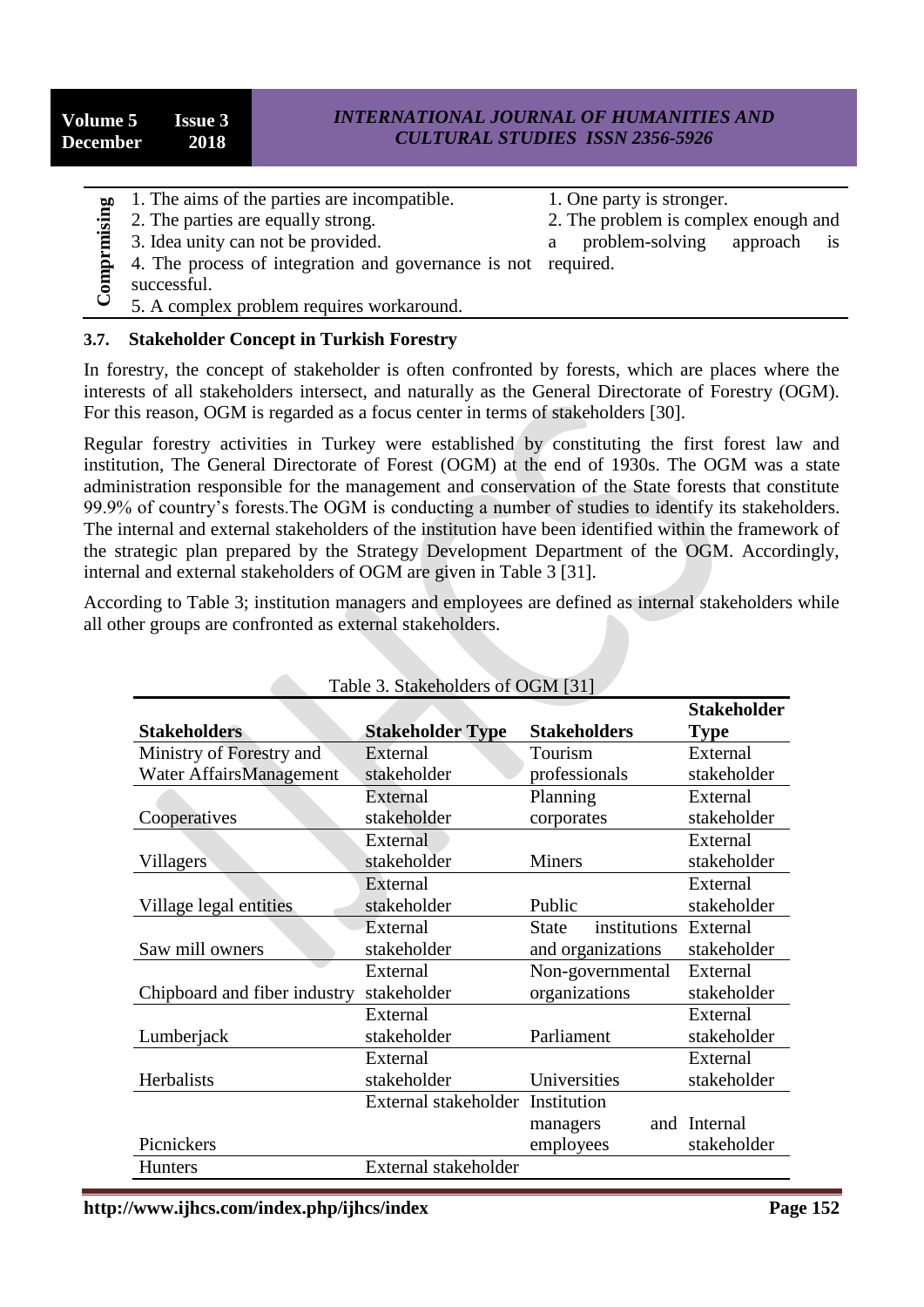## **3.8. Studies on Stakeholder Analysis in Turkish Forestry**

Looking at stakeholder analysis in forestry, it seems that OGM concentrates on its internal stakeholders, namely its employees and external stakeholders, forest industry, forest villagers and forest cooperatives, which are the most important groups of interest. Some of these studies are summarized below.

In the report "Strategic Stakeholder Analysis Research of General Directorate of Forests (OGM)" prepared by Eroğlu [1], results of stakeholder analysis work carried out to realize "Situation Analysis" within the scope of OGM strategic planning studies are included. Within the scope of the study, the scientific and statistical results of the services and products of all the internal and external stakeholders provided by the OGM are provided.

Survey studies were conducted in order to understand how satisfactory the industrial customers who purchased the products participated in the auction of the wood raw materials of the State Forest Enterprises in the study of "Customer Satisfaction Measurement and Marketing Management in State Forest Enterprises" by Dilsiz Kılınç [32]. As a result of the research, it was determined that Yığılca Forestry Enterprise was not satisfied with the customers especially in terms of standardization, size and dimensions, warehouse, product variety and product quality and they were satisfied with price, relationship quality and personnel issues.

Questionnaire study on how to evaluate the sales of trees planted in Trabzon Forestry Regional Directorate in terms of stakeholders in İslamoğlu's study [33] of "Standing Tree Sales in State Forests in terms of Stakeholders (Trabzon Forest District Directorate)". To summarize the study, face-to-face interviews were conducted with the director, deputy director and director, forest villagers and wood-based crop processors in the Forest Operations Directorates. In this point, it is seen that the stakeholders are determined as OGM workers, forest villagers and wood-based product processors. As a result of the research, it has been revealed that there are a number of positive and negative effects on the sales of stitches. Positive effects have been found to be beneficial, such as the reduction of operating costs, the reduction of social printed areas, the inclusion of forest villagers working in production, the lack of significant destructive effects on forests, and the decline in quality caused by forest products waiting in forest reservoirs. The adverse effects are that the forest villagers have difficulty in getting the sale because of the low income of the forest villagers, the stagnant sales because of the low income of the forest villagers, the cooperatives are out of production because the rights given to the cooperatives in the traditional production method are not given in the stalled sale and if the percentage yielding the sale of forest products is not realistic, It has been found that the production process is caused by the same people and that the production works can be gathered in the hands of the number of people as well as the negative effects. It is also emphasized that the implementation must be revisited in order to overcome these drawbacks.

Alkan and Şahin [34]made a report on the research project of "Stakeholders' Interests in Stumpage Sales Practices in the Eastern Black Sea Region". The technical staffs of the forestry organization, the contractors, the cooperative managers and the forest villagers who practice the stumpage saleshave given the opinions within the boundaries of the region forest. It is seen here that the stakeholders are identified as OGM personnel, contractor owners, managers of forest development co-operatives and forest villagers. It reports that there is a will for the forestry organization in the future, where the stitch sale method will be applied more widely in the bulgular part. In the Eastern Black Sea region selected as the research area, there was a parallel opinion on the sides that negotiated sales would be more widespread in spite of some problems. It is reported that the number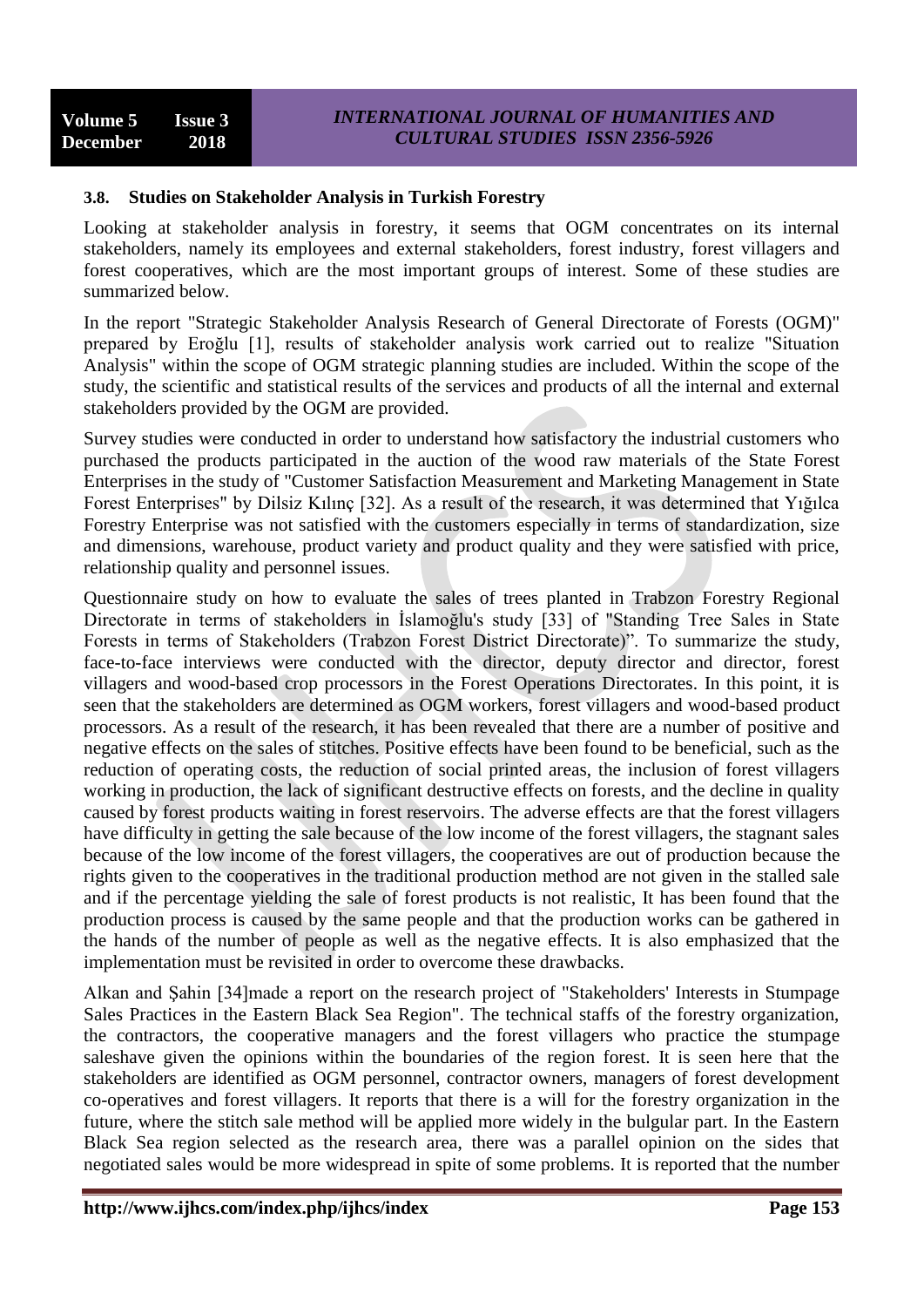of those who declare that the method is completely abandoned is few. The declared problems are generally focused on continuous process and the negativities experienced during this process, suggestions for solving have been made.

The OGM technical staffs, forest villagers and cooperatives, the firms operating in the forest industry which are interested in the stumpage sales practices in the doctoral dissertation conducted by Gültekin [35], were analyzed by modeling the perceptions and attitudes using structural equation modeling (SEM). According to the results of the research, it was confirmed that the stakeholders had negative perceptions and attitudes towards the application, as well as the differences in the perception of the stumpage sales practices.

#### **4. Conclusion and Recommendations**

The stakeholder theory examines the link between the business and its stakeholders, and the relationship between the input and output of that relationship. Managers and researchers offer a basic structure on how to respond to strategic questions shaping today's variable business world and more on how managers should work compared to earlier management and economic theories. The philosophy of today's economic reality overlaps with the philosophy of stakeholder theory. Economic value is created by groups that come together voluntarily and aim to improve the conditions in which everyone is involved. From this reality, it is known that the stakeholders are striving for business benefit in return for the value promised by the business, and the business benefits from mutual positive relationships in the point of obtaining economic return although increasing the social legitimacy. It is a fact that managers will have a competitive advantage in establishing and maintaining relationships with stakeholders based on mutual trust.

It is seen that there is a limited number of stakeholder analysis studies on Turkish forestry in the literature. In particular, it is proposed to increase stakeholder management and governance activities in forestry. However, it is necessary for forestry managers to attach importance to participation in stakeholder management and to increase the strategies based on cooperativeness. It would be more rational for the forestry organization to focus on the work of its internal stakeholders, particularly on the demands and expectations of its employees, and focus on the work of the external stakeholder groups, especially forest villagers, forestry cooperatives and forest industry demand and expectation solutions [36], [37], [38], [39], [40], [41], [42], [43].

Lastly, the solution of the strategies to be implemented in the context of the conflicts among the interest groups based on cooperation and participation in the OGM will be an important step in preventing possible conflicts in the future. These strategies will also contribute for sustainable development and sustainable forest management.

#### **Acknowledgment**

This paper supported byDuzce University Scienstific Research Projects Coordinatorship (DÜBAP), Project number: 2012.02.HD.077.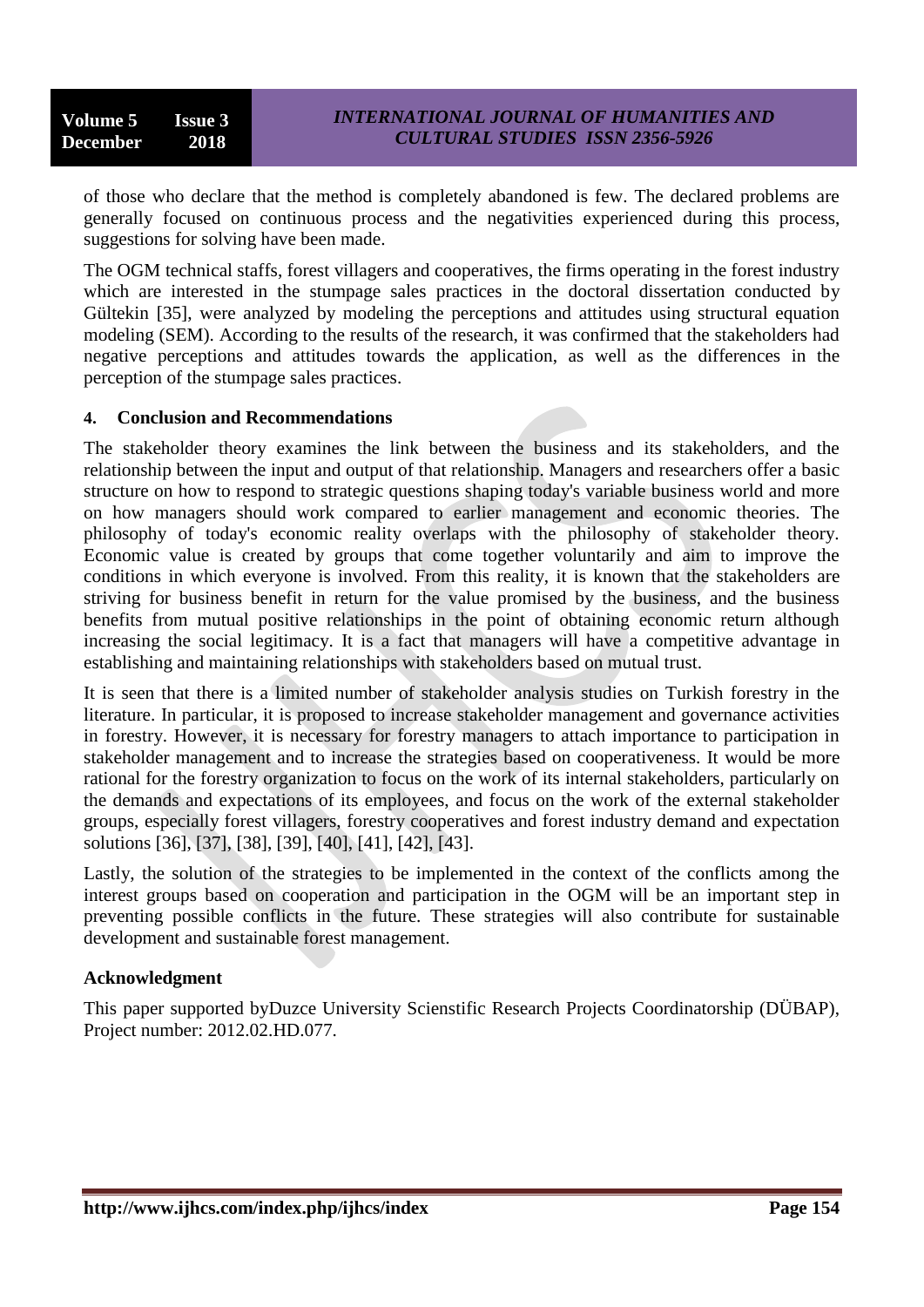#### **References**

- [1]. Eroğlu, E., "General Directorate of Forest StrategicStakeholder Analysis Research", Research Project, Ankara, 2007.
- [2]. Mitchell, R.K., Agle, B.R., Wood, D.J., "Toward A Theory Of Identification And Salience: Defining The Principle of Who and What Really Counts", *Academy of Management Review*, 22 (4), ss.853-886, 1997.
- [3]. Dönmez, D., "Paydaş Teorisi Çerçevesinde Otel İşletmelerinin Seyahat Acentaları İle İlişkileri Bu İlişkileri Yönetmede İzlenen Stratejiler ve Otel İşletmelerinin Performansı Arasındaki İlişkiler ve Bir Araştırma", *Doktora Tezi*, İstanbul Üniversitesi, Sosyal Bilimler Enstitüsü, İstanbul, 2008.
- [4]. Ertuğrul, F., "Paydaş Teorisi ve İşletmelerin Paydaşları ile İlişkilerinin Yönetimi", *Erciyes Üniversitesi İktisadi ve İdari Bilimler Fakültesi Dergisi*, Sayı: 31, Temmuz-Aralık 2008, ss.199- 223, 2008.
- [5]. Buckles, D., "Cultivating Peace: Conflict and Collaboration in Natural Resource Management", International Development Research Centre, ISBN 0-88936-899-6, The World Bank, USA, 1999.
- [6]. Freeman, R.E., "Strategic Management: A Stakeholder Approach", Pitman, Boston, 1984.
- [7]. Hill, C.W.L., Jones, T.M., "Stakeholder-Agency Theory", *Journal of Management Studies,*29, (2), pp. 131-154,1992.
- [8]. TDK, Türk Dil Kurumu resmi web sitesi, [http://tdkterim.gov.tr/bts,](http://tdkterim.gov.tr/bts)Visited date: 24.08.2011,2011.
- [9]. Donaldson, T., Preston, L.E., "The Stakeholder Theory of the Corporation: Concepts, Evidence and Implications", *Academy of Management Review*, 20 (1), 65–91, 1995.
- [10]. Batı, G.B., "Paydaş Teorisi ve Bankalarda Paydaş Analizi", *Yüksek Lisans Tezi*, Uludağ Üniversitesi, Sosyal Bilimler Enstitüsü, İşletme Anabilim Dalı, Yönetim ve Organizasyon Bilim Dalı, Bursa,2006.
- [11]. Grant, R.M., "The Resource-Based Theory of Competitive Advantage: Implications for Strategy Formulation",*California Management Review*, Spring 1991, pp. 114-135,1991.
- [12]. Sarıkaya, M., "Kurumsal Sosyal Sorumluluğa Yeni Bir Bakış: Paydaş Teorisi", *Doktora Tezi*, Anadolu Üniversitesi, Sosyal Bilimler Enstitüsü, İşletme Anabilim Dalı, Eskişehir,2008.
- [13]. Carroll, A.B., "Ethical Challenges for Business in The New Millennium: Corporate Social Responsibility and Models of Management Morality", *Business Ethics Quarterly*, Volume 10, Issue 1, ISSN 1O52-15OX. pp. 33-42,2000.
- [14]. Wolfe, R.A., Putler, D.S., "How Tight are The Ties that Bind Stakeholder Groups", *Organization Science,* Volume 13, No: 1, pp. 64-80,2002.
- [15]. Lorca, P., Garcia-Diez, J., "The Relation between Firm Survival and The Achievement of Balance Among Its Stakeholdes: An Analysis", *International Journal of Management*, 21, (1), pp. 93-99,2004.
- [16]. Smith, J.L., Adhikari, A., Tondkar, R.H., ["Exploring Differences](http://www.sciencedirect.com/science/article/pii/S0278425404000985) in Social Disclosures [Internationally: A Stakeholder Perspective"](http://www.sciencedirect.com/science/article/pii/S0278425404000985), *Journal of Accounting and Public Policy*, Vol. 24, Issue 2, March–April 2005, pp.123-151,2005.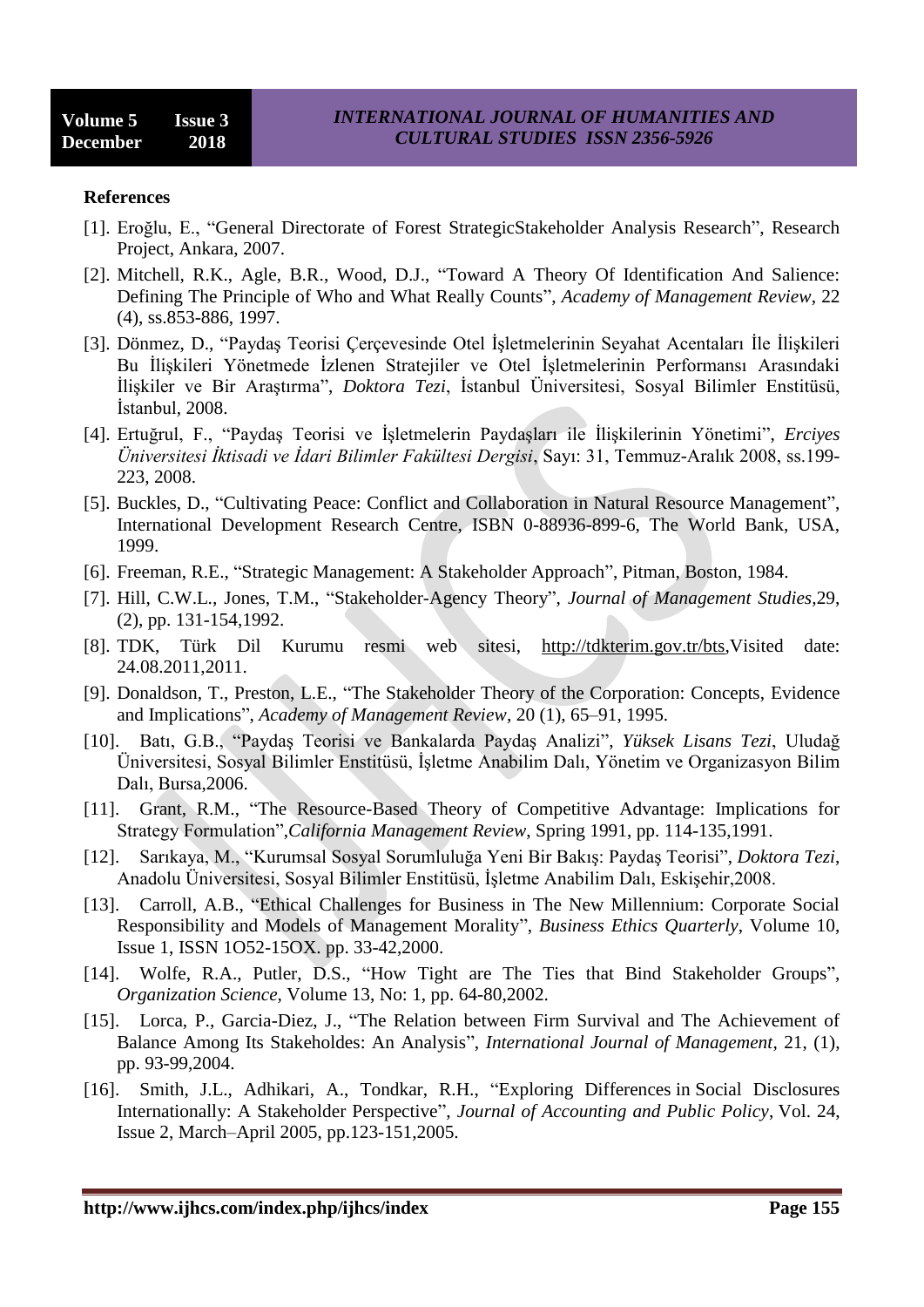- [17]. Sirgy, M.J., 2002. Measuring Corporate Performance by Building on The Stakeholders Model of Business Ethics, Journal of Business Ethics, 35, pp.143-162.
- [18]. Bunn, M.D., Savage G.T., Holloway, B.B., "Stakeholder Analysis for Multi-Sector Innovations",*Journal of Business and Industrial Marketing*, 17 (2/3): 181-203,2002.
- [19]. Polonsky, M.J., "Incorporating The Natural Environment in Corporate Strategy: A Stakeholder Approach", University of Newcastle, Australia, [http://library.shsu.edu/~coba/jbs/vol12/no2/12-2-3.html,](http://library.shsu.edu/~coba/jbs/vol12/no2/12-2-3.html)Visited date: 26.12.2011,1995.
- [20]. Savage, Grant T., Nix, T.W., Whitehead, C.J., Blair, J.D. "Strategies for Assessing and Managing Organizational Stakeholders", Academy of Management Executives, Vol. 5, (2), pp.61- 75,1991.
- [21]. Karip, E., "Çatışma Yönetimi", Pegem Akademi, 4. Baskı, ISBN: 978-975-6802-03-8, Ankara,2010.
- [22]. Paydak, Ö., "Yapı Şantiyelerinde Çatışma Yönetimi ve Performans İlişkisi: Teorik ve Uygulamalı Bir Çalışma", Çukurova Üniversitesi, Fen Bilimleri Enstitüsü, İnşaat Anabilim Dalı, *Yayınlanmamış Doktora Tezi,* Adana,2008.
- [23]. Blake, R.R., Shepard, H.A., Mouton, J.S., "Managing Intergroup Conflict in Industry", Gulf Publishing Company, Texas, USA, 210 s.,1964.
- [24]. Kilmann, R.H., Thomas, K.W., "Interpersonal Conflict-Handling Behavior as Reflections of Jungian Personality Dimensions",*Psychological Reports*, 37, 971–980,1975.
- [25]. Rahim, M.A., "Toward A Theory of Managing Organizational Conflict", *The International Journal of Conflict Management*, 13, 3, pp. 206-235,2002.
- [26]. Topaloğlu, C., Avcı, U., "Çatışma, Nedenleri ve Yönetimi: Otel İşletmelerinde Yönetici Bakış Açısıyla Bir İnceleme",*Süleyman Demirel Üniversitesi İktisadi ve İdari Bilimler Fakültesi Dergisi*, Cilt 13, Sayı 2, s.75-92,2008.
- [27]. Eren, E., "Yönetim ve Organizasyon (Çağdaş ve Küresel Yaklaşımlar)", 6. Baskı, ISBN: 975- 486-971-2, Beta Basım Yayım Dağıtım A.Ş., İstanbul,2003.
- [28]. Northouse, P.G., "Introduction to Leadership", Western Michigan University, 2nd Edition, ISBN: 978-1-412-98952-7, SAGE Publications, 304 p.,2011.
- [29]. Rahim, M.A., "Managing Conflict in Organizations", 3rd Edition, ISBN: 1–56720–262–4, Quorum Books, USA, 293p.,2001.
- [30]. Gültekin, P., Gültekin, Y.S., Uzun, O., "Ekoturizmde Çatışma Yönetiminin Düzce Uğursuyu ve Aksu Havzaları Örneğinde İrdelenmesi", *IV. Ormancılıkta Sosyo-ekonomik Sorunlar Kongresi*, 13-15 Ekim, 2015, 29-43, Trabzon,2015.
- [31]. OGM, "Orman Genel Müdürlüğü 2010-2014 Stratejik Plan", Strateji Geliştirme Dairesi Başkanlığı, Ankara,2009.
- [32]. Dilsiz Kılınç, S., "Devlet Orman İşletmelerinde Müşteri Tatmininin Ölçümü ve Pazarlama Yönetimi", *Yüksek Lisans Tezi*, İstanbul Üniversitesi Fen Bilimleri Enstitüsü Orman Mühendisliği Anabilim Dalı, İstanbul,2008.
- [33]. İslamoğlu, N., "Devlet Ormanlarında Yapılan Dikili Ağaç Satışının Paydaşlar Açısından İrdelenmesi (Trabzon Orman Bölge Müdürlüğü Örneği)",*Yüksek Lisans Tezi*, K.T.Ü. Fen Bilimleri Enstitüsü, Trabzon,2010.